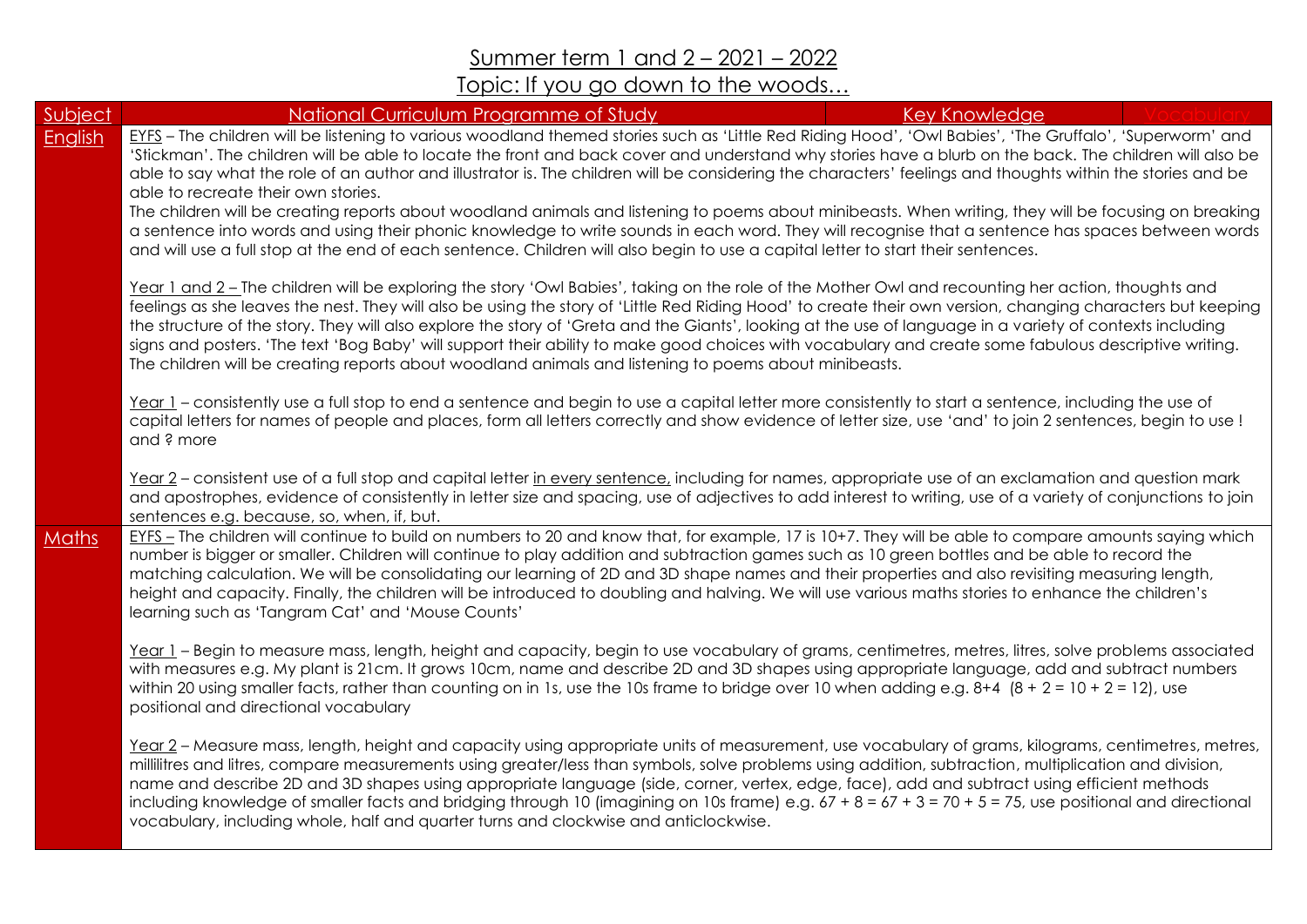| <u>Science</u> | EYFS - Explore the natural world around them, making observations and drawing pictures of<br>animals and plants. (UW - TNW - ELG)<br>EYFS - Know some similarities and differences between the natural world around them and<br>contrasting environments, drawing on their experiences and what has been read in class. (UW<br>$-$ TNW $-$ ELG)<br><b>Science - Working Scientifically</b><br>- Observe closely, using simple equipment<br>- Perform simple tests<br>- Identify and classify<br>- Ask simple questions and recognising that they can be answered in different ways<br>- Use their observations and ideas to suggest answers to questions<br>- Gather and record data to help in answering questions.<br><b>Science - Animals including humans</b><br>Y1 - Identify and name a variety of common animals including fish, amphibians, reptiles, birds<br>+ mammals<br>Y1 - Describe and compare the structure of a variety of common animals (fish, amphibians,<br>reptiles, birds and mammals, including pets)<br>Y2 - Notice that animals, including humans, have offspring which grow into adults<br>Y2 - Find out about and describe the basic needs of animals, including humans, for<br>survival (water, food and air)<br>Science - Living things and their habitats<br>Y2 - Explore and compare the differences between things that are living, dead, and things<br>that have never been alive<br>Y2 - Identify that most living things live in habitats to which they are suited and describe how<br>different habitats provide for the basic needs of different kinds of animals and plants, and how<br>they depend on each other<br>Y2 - Identify and name a variety of plants and animals in their habitats, including micro-<br>habitats<br><b>Science - Plants</b><br>Y1 - Identify and name a variety of common wild and garden plants, including deciduous and<br>evergreen trees | $EYS$ –. They will explore different animals that<br>live in the woods, exploring how they move,<br>where they live and key features of that<br>animal. They will begin to understand that<br>animals can be classified in different ways e.g.<br>mammals, reptiles, birds and fish. They will<br>explore how some animals are the same or<br>different.<br>KS1 - The children will develop their<br>understanding of how to classify animals e.g.<br>mammal, bird, fish, amphibian, reptile. They<br>will be able to explain why they are a<br>particular type of animal and will be<br>introduced to the words 'vertebrate and<br>invertebrate.' They will understand what<br>defines an insect. They will understand the<br>difference between living, never been alive,<br>and no longer living and will be able to<br>explain how we know something is living e.g. it<br>breathes, reproduces, eats and drinks, grows.<br>They will explore the lifecycle of an animal<br>and understand this as a continuing process. | classify, mammal,<br>bird, reptile, fish,<br>amphibian,<br>vertebrate,<br>invertebrate,<br>insect, habitat,<br>alive, living,<br>reproduce,<br>breathe, grow,<br>lifecycle,<br>backbone,<br>skeleton, offspring,<br>evergreen,<br>deciduous                                                                                                               |
|----------------|----------------------------------------------------------------------------------------------------------------------------------------------------------------------------------------------------------------------------------------------------------------------------------------------------------------------------------------------------------------------------------------------------------------------------------------------------------------------------------------------------------------------------------------------------------------------------------------------------------------------------------------------------------------------------------------------------------------------------------------------------------------------------------------------------------------------------------------------------------------------------------------------------------------------------------------------------------------------------------------------------------------------------------------------------------------------------------------------------------------------------------------------------------------------------------------------------------------------------------------------------------------------------------------------------------------------------------------------------------------------------------------------------------------------------------------------------------------------------------------------------------------------------------------------------------------------------------------------------------------------------------------------------------------------------------------------------------------------------------------------------------------------------------------------------------------------------------------------------------------------------------------------------------------|-----------------------------------------------------------------------------------------------------------------------------------------------------------------------------------------------------------------------------------------------------------------------------------------------------------------------------------------------------------------------------------------------------------------------------------------------------------------------------------------------------------------------------------------------------------------------------------------------------------------------------------------------------------------------------------------------------------------------------------------------------------------------------------------------------------------------------------------------------------------------------------------------------------------------------------------------------------------------------------------------------------------------------|-----------------------------------------------------------------------------------------------------------------------------------------------------------------------------------------------------------------------------------------------------------------------------------------------------------------------------------------------------------|
| Geography      | EYFS - Explore the natural world around them, making observations and drawing pictures of<br>animals and plants. $(UW - TNW - ELG)$<br>EYFS - Know some similarities and differences between the natural world around them and<br>contrasting environments, drawing on their experiences and what has been read in class. (UW<br>$-$ TNW $-$ ELG)<br>EYFS - Describe their immediate environment using knowledge from observation, discussion,<br>stories, non-fiction texts and maps. (UW - PCC - ELG).<br>EYFS - Explain some similarities and differences between life in this country and life in other<br>countries, drawing on knowledge from stories, non-fiction texts and (when appropriate) maps.<br>$(UW - PCC - ELG).$<br>Geography - Locational knowledge<br>- Name, locate and identify characteristics of the four countries and capital cities of the<br>United Kingdom and its surrounding seas<br>Geography - Human and physical geography<br>- Use basic geographical vocabulary to refer to: key physical features, including: beach, cliff,<br>coast, forest, hill, mountain, sea, ocean, river, soil, valley, vegetation, season and weather<br>- Use basic geographical vocabulary to refer to: key human features, including: city, town,<br>village, factory, farm, house, office, port + shop<br>Geography - Geographical skills and fieldwork<br>- Use world maps, atlases and globes to identify the United Kingdom and its countries, as well<br>as the countries, continents and oceans studied                                                                                                                                                                                                                                                                                                                                                                                  | <b>EYFS</b> - They will find out about the United<br>Kingdom and which countries it comprises of.<br>They will begin to understand that the U.K. is<br>an island with sea all around it. They will find<br>out where forests are in the U.K and compare<br>these to rainforests.<br>Year 1 and 2 – The children will understand<br>that the U.K. comprises of 4 countries. They will<br>know the capital cities of each and the<br>names of the surrounding seas. They will<br>locate major forests and will then compare<br>these habitats with rainforests, appreciating<br>the differences in climate, animals and plants.<br>They will use geographical vocabulary to<br>describe the location of animal habitats and<br>will create their own maps of a woodland,<br>using a key and compass points.                                                                                                                                                                                                                   | United Kingdom,<br>England, Northern<br>Ireland, Scotland,<br>Wales, London,<br>Cardiff, Edinburgh,<br><b>Belfast, English</b><br>Channel, North<br>Sea, Irish Sea,<br>forest, wood,<br>rainforest, map,<br>north, south, east,<br>west, ocean, sea,<br>key, evergreen,<br>deciduous,<br>footpath, stile,<br>café, car park,<br>bridleway,<br>underground |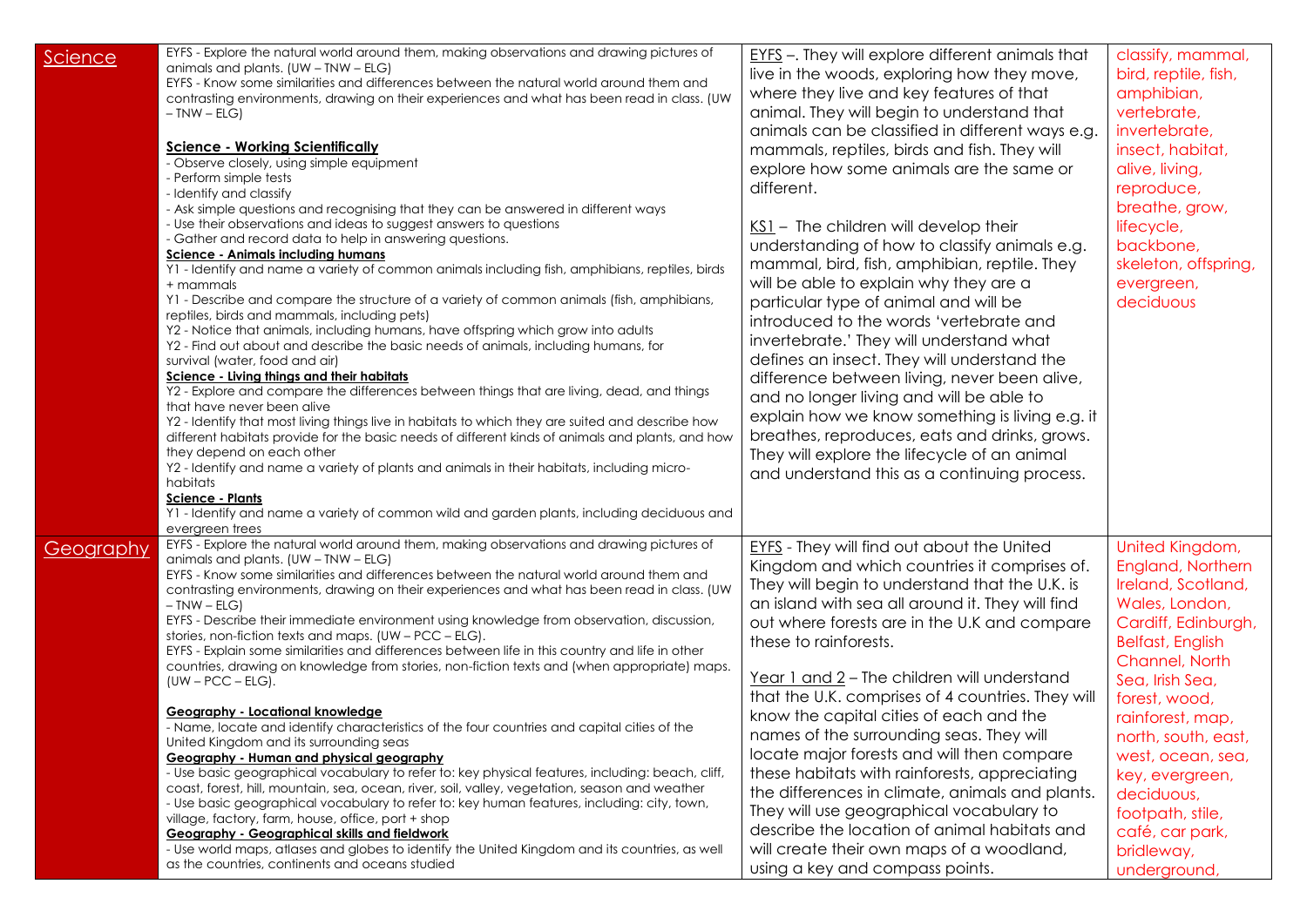| - Recognise basic human and physical features<br>- Devise a simple map; and use and construct basic symbols in a key<br>- Use simple compass directions (NSEW) and locational and directional language [for<br>example, near and far; left and right], to describe the location of features and routes on a | overground,<br>habitat, National<br>Park, cycle path, |
|-------------------------------------------------------------------------------------------------------------------------------------------------------------------------------------------------------------------------------------------------------------------------------------------------------------|-------------------------------------------------------|
| map<br>Geography - Place knowledge                                                                                                                                                                                                                                                                          |                                                       |
| - Understand geographical similarities and differences through studying the human and                                                                                                                                                                                                                       |                                                       |
| physical geography of a small area of the United Kingdom, and of a small area in a                                                                                                                                                                                                                          |                                                       |
| contrasting non-European country                                                                                                                                                                                                                                                                            |                                                       |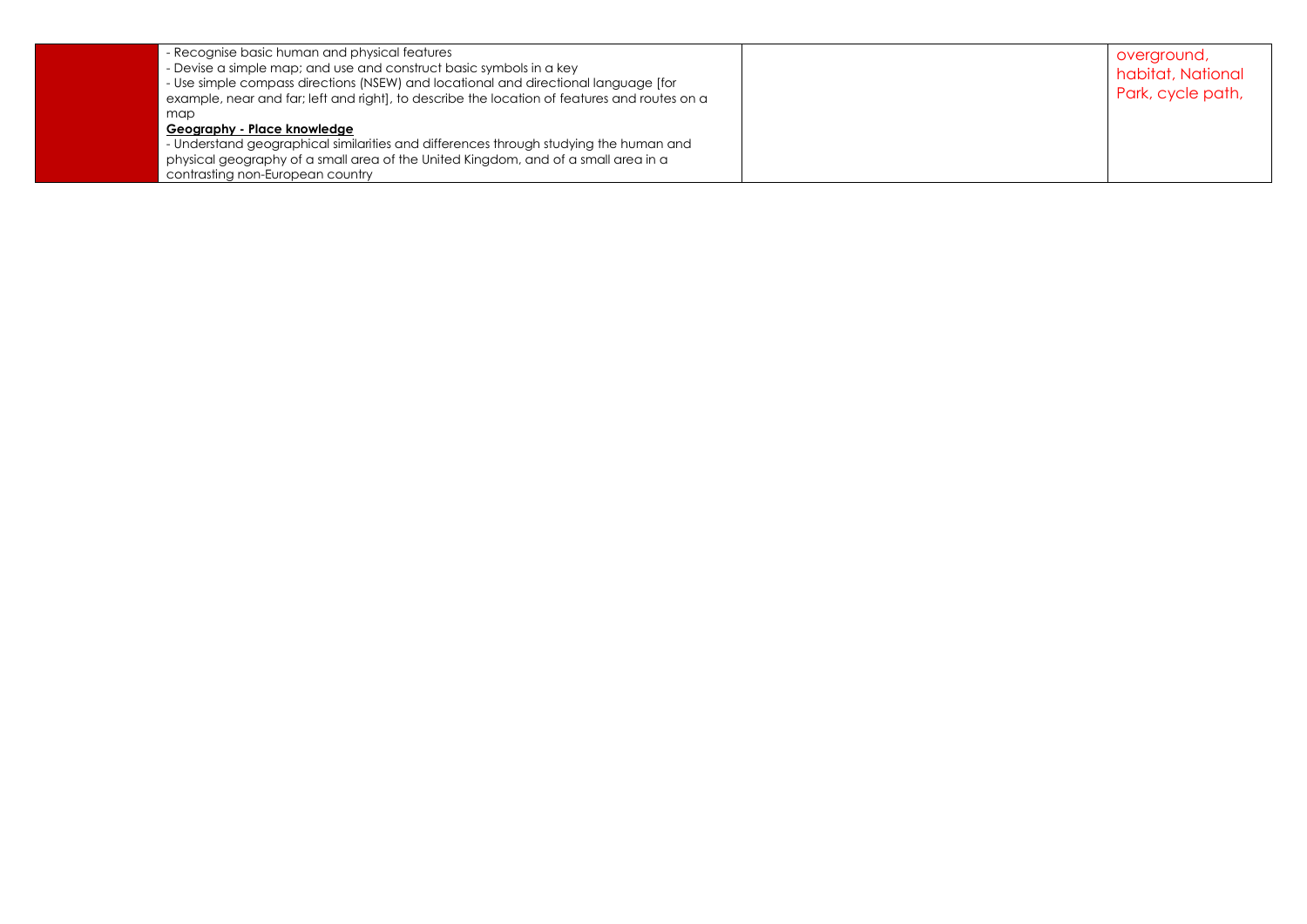| Computing  | Computing<br>- Understand what algorithms are; how they are implemented<br>as programs on digital devices; and that programs execute by<br>following precise and unambiguous instructions<br>- Create and debug simple programs<br>- Use logical reasoning to predict the behaviour of simple<br>programs<br>- Use technology purposefully to create, organise, store,<br>manipulate and retrieve<br>digital content                                                                                                                                                                                                                                                                                                                                                                                                                                                                                                                                                                                                                                                                                                                                     | <b>EYFS</b> – They will be exploring programmable toys as part of their<br>technology work this term, being introduced to Beebot (our<br>programmable bee) which requires instructions to make him move. They<br>will further develop their use of directional language such as forwards,<br>backwards, turn and will program him to move around. They will also use<br>controls on the keyboard to move an object around the computer<br>screen.<br>Year 1 - The children will be programming Beebot and recording sets of<br>instructions (using language such as forwards/backwards, left/right). They<br>will begin to visulaise and input more than one instruction at a time. They<br>will also complete programming on the computers/Ipads, directing<br>Beebot around a course. They will be using their word processing skills to<br>create an insert to their Father's day card.<br>Year 2 – The children will be programming Probot and recording sets of<br>instructions (using language such as forwards/backwards, 1/4/ 1/2 turn,<br>left/right, clockwise/anticlockwise). They will be recording their<br>instructions in written form before inputting them and will begin to use<br>their knowledge of a right angle as 90 degrees as part of this. They will<br>program Probot to draw different shapes. They will be using their word<br>processing skills to create an insert to their Father's day card.                                                                                                                                                                                                                                          | forwards,<br>backwards, left,<br>right, half turn,<br>quarter turn,<br>whole turn,<br>degrees,<br>clockwise,<br>anticlockwise,<br>repeat, angle                                                                                                                                        |
|------------|----------------------------------------------------------------------------------------------------------------------------------------------------------------------------------------------------------------------------------------------------------------------------------------------------------------------------------------------------------------------------------------------------------------------------------------------------------------------------------------------------------------------------------------------------------------------------------------------------------------------------------------------------------------------------------------------------------------------------------------------------------------------------------------------------------------------------------------------------------------------------------------------------------------------------------------------------------------------------------------------------------------------------------------------------------------------------------------------------------------------------------------------------------|------------------------------------------------------------------------------------------------------------------------------------------------------------------------------------------------------------------------------------------------------------------------------------------------------------------------------------------------------------------------------------------------------------------------------------------------------------------------------------------------------------------------------------------------------------------------------------------------------------------------------------------------------------------------------------------------------------------------------------------------------------------------------------------------------------------------------------------------------------------------------------------------------------------------------------------------------------------------------------------------------------------------------------------------------------------------------------------------------------------------------------------------------------------------------------------------------------------------------------------------------------------------------------------------------------------------------------------------------------------------------------------------------------------------------------------------------------------------------------------------------------------------------------------------------------------------------------------------------------------------------------------------------------------------|----------------------------------------------------------------------------------------------------------------------------------------------------------------------------------------------------------------------------------------------------------------------------------------|
| <u>P.E</u> | <b>EYFS</b> - Revise and refine the fundamental movement skills they<br>have already acquired: - rolling - crawling - walking - jumping -<br>running - hopping - skipping - climbing<br><b>EYFS</b> - Progress towards a more fluent style of moving, with<br>developing control and grace.<br>EYFS - Develop the overall body strength, co-ordination,<br>balance and agility needed to engage successfully with future<br>physical education sessions and other physical disciplines<br>including dance, gymnastics, sport and swimming.<br><b>EYFS</b> - Combine different movements with ease and fluency.<br>EYFS - Confidently and safely use a range of large and small<br>apparatus indoors and outside, alone and in a group.<br>EYFS - Develop overall body-strength, balance, co-ordination<br>and agility.<br><b>Physical Education</b><br>KS1 - Master basic movements including running, jumping,<br>throwing and catching, as well as developing balance, agility<br>and co-ordination, and begin to apply these in a range of<br>activities<br>KS1 - Participate in team games, developing simple tactics for<br>attacking and defending | EYFS - In the first half term, the children will be focusing on developing<br>fundamental movement skills: balance, spatial awareness, shapes,<br>jumping, and skipping. In the second half term, the children will develop<br>an understanding of the Olympics., developing their running, jumping,<br>and throwing skills. They will apply each skill into different<br>activities/games and work together to encourage and support each<br>other to do their best. They will also develop their understanding of<br>different rules and know how to handle winning and losing.<br>Year land 2 – In the first half term, the children will be understanding and<br>developing their racket skills including ball control and striking. They will<br>both use a tennis racket and a cricket bat and get a feel of how it is<br>used. They will develop their tracking skills in fielding the ball from certain<br>distances and demonstrate different throwing techniques to aim at<br>various targets. The children will also be focusing on preparing for sports<br>day by knowing the different types of events. They will be working on<br>developing their running, balance and control, accuracy in throwing,<br>going over obstacles and using their feet to control a ball, developing<br>their football skills. In the second half term, the children will gain an<br>understanding of orienteering and how it is used. They will be given<br>opportunities to work with others to develop their teamwork and<br>communication. They will understand how a map works and work<br>together to follow different routes. They will look into cone orienteering, | balance, spatial<br>awareness,<br>shape, jump, skip,<br>run, throw, catch,<br>aim, target, hand<br>eye coordination,<br>rules, win, lose,<br>teamwork,<br>control, striking,<br>fielding, attack,<br>defend,<br>orienteering,<br>route, obstacle,<br>symbol, key,<br>invasion, tactics |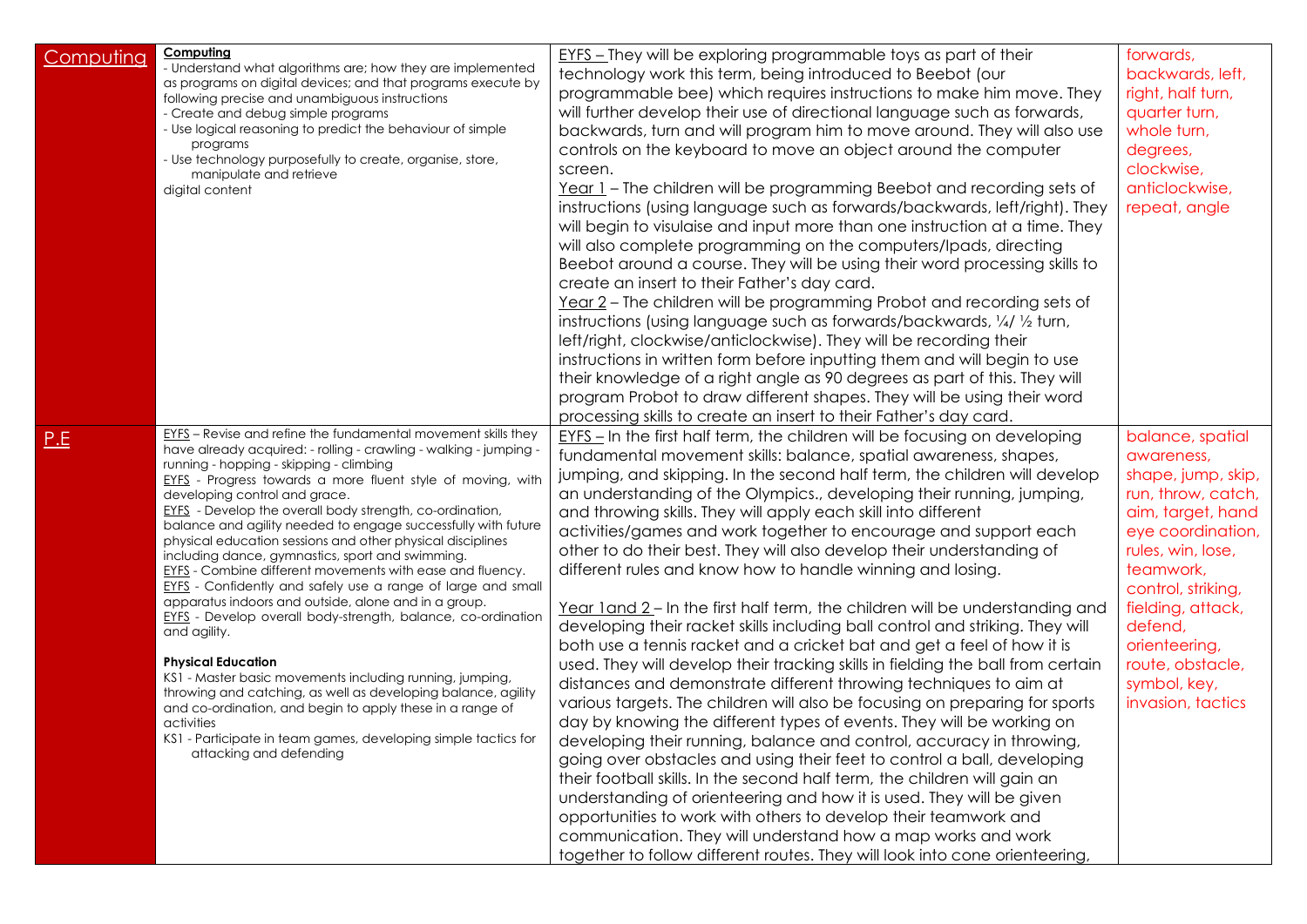| creating obstacle courses in their groups and understand how to use a<br>key that represents information by using symbols. The children will also<br>gain an understanding of attacking and defending and learning how to<br>use simple tactics to support themselves. They will get opportunities to<br>play different invasion games that use these skills to develop them and |  |
|----------------------------------------------------------------------------------------------------------------------------------------------------------------------------------------------------------------------------------------------------------------------------------------------------------------------------------------------------------------------------------|--|
| put it into practice.                                                                                                                                                                                                                                                                                                                                                            |  |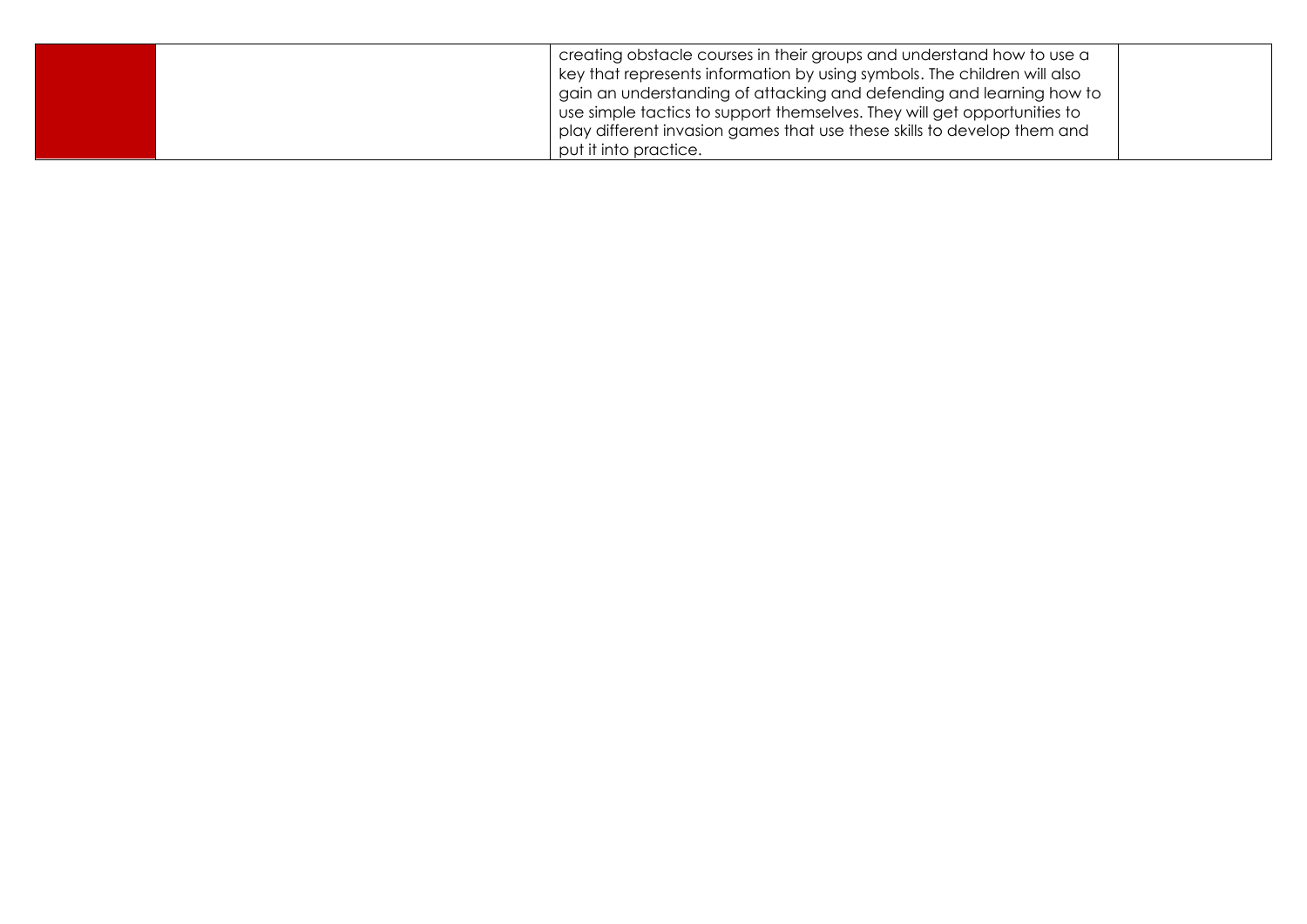| R.E        | EYFS - Understand that some places are special to members of their community.<br>(UW:P,C,C Reception)<br>EYFS - Recognise that people have different beliefs and celebrate special times in<br>different ways. (UW:P,C,C Reception)<br>EYFS - Know some similarities and differences between different religious and cultural<br>communities in this country, drawing on their experiences and what has been read in<br>class. (UW:P,C,C ELG)<br>KS1 - Know that Muslims believe in God (Allah) and follow the example of<br>the Prophet Muhammad<br>KS1 - Recognise that Muslims do not draw Allah or Muhammad<br>KS1 - Talk about some simple ideas about Muslim beliefs about God<br>KS1 - Retell a story about the life of Prophet Muhammad<br>KS1 - Ask some questions about God that are hard to answer and offer some<br>ideas of their own<br>KS1 - Identify some ways Muslims pray, and worship<br>KS1 - Recognise some objects used by Muslims and suggest why they are<br>important<br>KS1 - Identify some ways in which Muslims mark Ramadan and celebrate Eid-<br>ul-fitr<br>KS1 - Identify how Ramadan and Eid might make Muslims feel | <b>EYFS and KS1</b> - The children will be finding out what it<br>means to be a Muslim, what Muslims wear, where and<br>how they worship and what they believe. The children will<br>explore a number of associated artefacts. They will<br>explore what Ramadan is and the festival of Eid.                                                                                                                                                                                                                                                                                                                                                                                                                                                                                                                                                                                       | Muslim, Islam,<br>worship, pray,<br>Allah,<br>Muhammad,<br>Eid, Ramadan,<br>fast, daylight,<br>celebrate,<br>mosque,<br>minibar, Iman,<br>Arabic school,<br>call to prayer,<br>minaret, dome,<br>washing<br>$(wudu)$ ,        |
|------------|------------------------------------------------------------------------------------------------------------------------------------------------------------------------------------------------------------------------------------------------------------------------------------------------------------------------------------------------------------------------------------------------------------------------------------------------------------------------------------------------------------------------------------------------------------------------------------------------------------------------------------------------------------------------------------------------------------------------------------------------------------------------------------------------------------------------------------------------------------------------------------------------------------------------------------------------------------------------------------------------------------------------------------------------------------------------------------------------------------------------------------------------------|------------------------------------------------------------------------------------------------------------------------------------------------------------------------------------------------------------------------------------------------------------------------------------------------------------------------------------------------------------------------------------------------------------------------------------------------------------------------------------------------------------------------------------------------------------------------------------------------------------------------------------------------------------------------------------------------------------------------------------------------------------------------------------------------------------------------------------------------------------------------------------|-------------------------------------------------------------------------------------------------------------------------------------------------------------------------------------------------------------------------------|
| <u>Art</u> | EYFS - Safely use and explore a variety of materials, tools and techniques,<br>experimenting with colour, design, texture, form and function. (EA&D - CWM - ELG).<br>EYFS - Begin to show accuracy and care when drawing. (PD - FMS - ELG).<br>EYFS - Explore colour and colour-mixing. (EA&D - 3 - 4 year olds).<br>EYFS - Talk about the lives of the people around them and their roles in society. (UW -<br>$P\&P$ – ELG).<br>EYFS - Know some similarities and differences between things in the past and now,<br>drawing on their experiences and what has been read in class. (UW - P&P - ELG).<br><u>Art</u><br>- Use a range of materials creatively to design and make products<br>- Use drawing, painting and sculpture to develop and share their ideas,<br>experiences and imagination<br>- Develop a wide range of art and design techniques in using colour, pattern, texture,<br>line,<br>shape, form and space<br>- Know about the work of a range of artists, craft makers and designers, describing the<br>differences and similarities between different practices and disciplines, and making<br>links to their own work.       | EYFS -. They will learn to use colours for a purpose and will<br>be shown how to add white paint to make a colour<br>lighter, using this to mix different shades of green. They will<br>find out about the artist Henri Rousseau and George<br>Seurat. The children will use sponges as well as different<br>sized brushes to paint. They will also make a 3D tree<br>structure, combining a variety of materials.<br>Year 1 and 2 - The children will be exploring colour mixing<br>and will use this knowledge to paint pictures in the style of<br>Henri Rousseau. They will explore pointillism and the work<br>of Seurat. They will make a 3D tree structure, combining<br>materials to achieve a good effect and using their<br>knowledge of trees to support them with the art work.<br>They will use wool to weave a flower, recognizing that<br>some art work takes time. | artist, painting,<br>effect, texture,<br>shape, pointillism,<br>George Seurat,<br>primary colours,<br>Henri Rousseau,<br>brush, grip, mix,<br>combine, light,<br>dark, shade,<br>weave, wool,<br>under and over,<br>textiles, |
| Music,     | EYFS - Listen with increased attention to sounds. (EA+D:BI+E 3-4)<br>EYFS - Respond to what they have heard, expressing their thoughts and feelings.<br>(EA+D:BI+E 3-4)<br>EYFS - Create their own songs or improvise a song around one they know. (EA+D:BI+E<br>$3-4)$<br>EYFS - Play instruments with increasing control to express their feelings and ideas.<br>(EA+D:BI+E 3-4)<br>EYFS - Watch and talk about dance and performance art, expressing their feelings<br>and responses. (EA+D:BI+E Reception)<br>EYFS - Explore and engage in music making and dance, performing solo or in groups.<br>(EA+D:BI+E Reception)                                                                                                                                                                                                                                                                                                                                                                                                                                                                                                                        | <b>EYFS and KS1</b> - The children will be exploring how to make<br>patterns with sounds and organize sounds to create a<br>structure. They will listen to music and consider the<br>structure. They will learn the terms 'verse' and 'chorus'<br>and will create their own piece of music using a structure<br>of a 'busy and chilled phrase'                                                                                                                                                                                                                                                                                                                                                                                                                                                                                                                                     | instrument, call<br>and response,<br>structure, lyrics,<br>technology,<br>perform, tuned,<br>untuned, verse,<br>chorus, rhythm,<br>patterns, alter,<br>layer sounds,                                                          |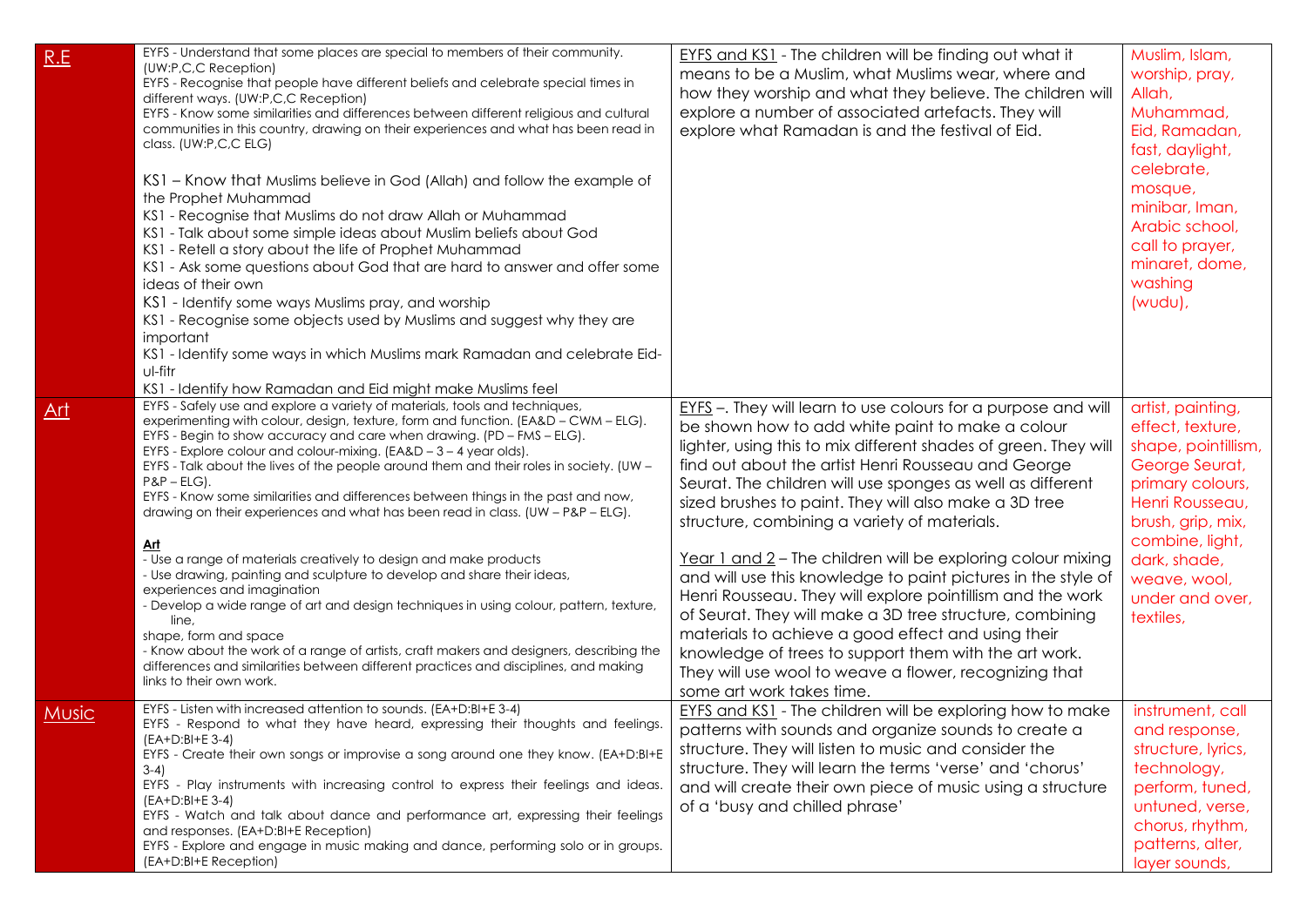|                                                                                     | body percussion, |
|-------------------------------------------------------------------------------------|------------------|
| Music                                                                               | graphical score, |
| - Use their voices expressively and creatively by singing songs and speaking chants | rehearse,        |
| and rhymes                                                                          |                  |
| - Play tuned and untuned instruments musically                                      | perform,         |
| - Experiment with, create, select and combine sounds using the inter-related        | composition      |
| dimensions of music                                                                 |                  |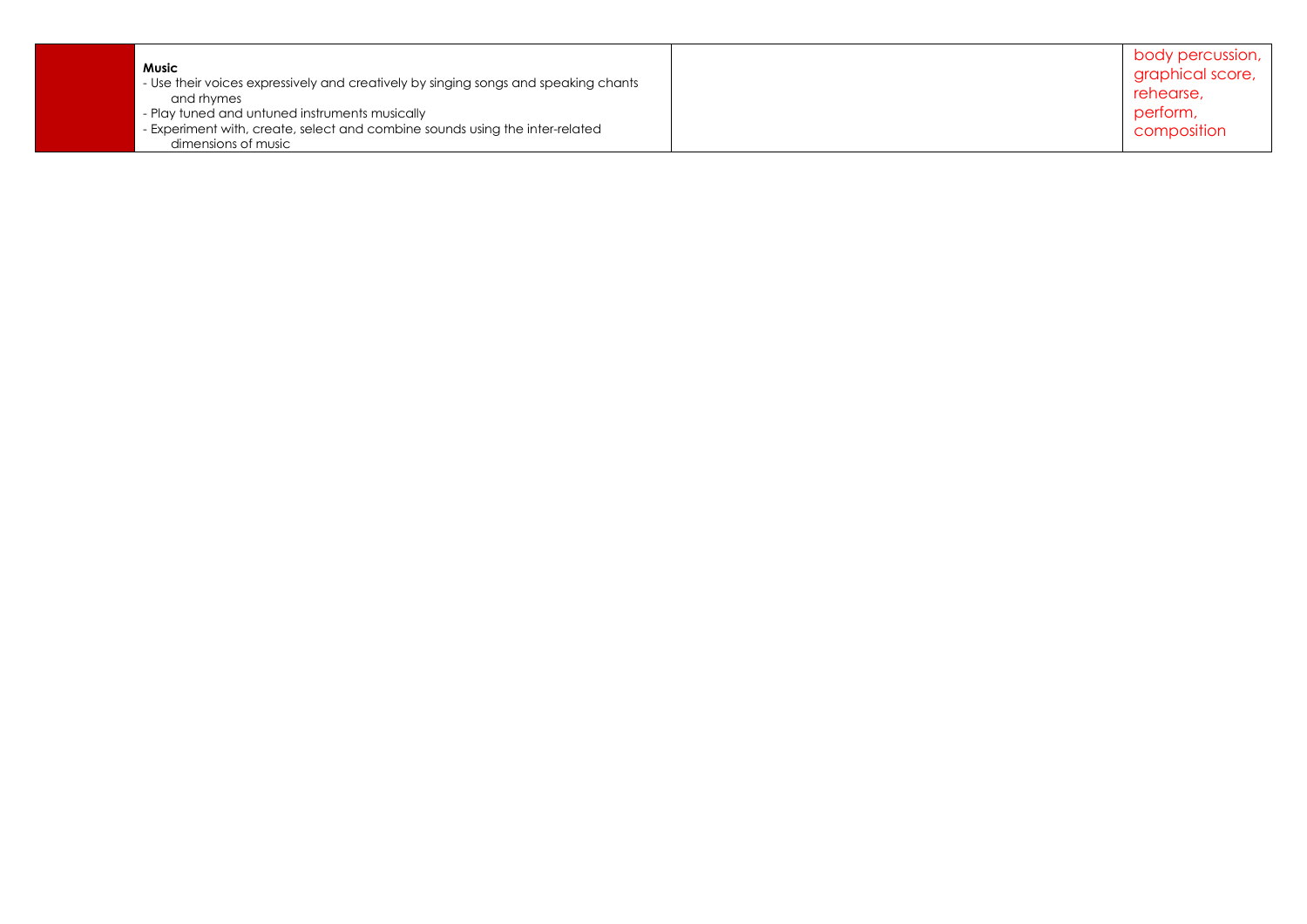| <u>PSHE</u> | EYFS - Express their feelings and consider the                                                | <u>EYFS Pupils will be exploring -</u>                                          | safe, unsafe, rules, out of reach, help,  |
|-------------|-----------------------------------------------------------------------------------------------|---------------------------------------------------------------------------------|-------------------------------------------|
|             | feelings of others. (PSED:Reception)                                                          | Keeping Safe (Term 1)                                                           | support, medicines, dangerous,            |
|             | EYFS - Think about the perspectives of others.                                                | - What do I think I have to keep safe from?                                     |                                           |
|             | (PSED:Reception)                                                                              | • How do I know if something is safe or unsafe?                                 |                                           |
|             | EYFS - Manage their own needs. - personal                                                     | . Do I understand simple safety rules for when I am at home, school and out     | healthy, fit, exercise, diet, balanced,   |
|             | hygiene (PSED:Reception)                                                                      | and about?                                                                      | nutritious, calcium, energy, sleep,       |
|             | EYFS - Know and talk about the different                                                      |                                                                                 | repair, weight,                           |
|             | factors that support their overall health and                                                 | • Can I say 'No!' if I feel unsure about something and it does not feel safe or |                                           |
|             | wellbeing: - regular physical activity - healthy                                              | good?                                                                           |                                           |
|             | eating - toothbrushing - sensible amounts of<br>'screen time' - having a good sleep routine - | • Can I ask for help and tell people who care for me if I am worried or upset?  |                                           |
|             | being a safe pedestrian (PSED: Reception)                                                     | • Who are the people who help to keep me safe?                                  |                                           |
|             | - Manage their own basic hygiene and                                                          | • What goes on to and into my body, who puts it there and why do people use     |                                           |
|             | personal needs, including dressing, going to                                                  | medicines?                                                                      |                                           |
|             | the toilet and understanding the importance                                                   | • What are the safety rules relating to medicines and who helps me with these?  |                                           |
|             | of healthy food choices. (PSED:MS ELG)                                                        | <u>Healthy lifestyles (term 2)</u>                                              |                                           |
|             |                                                                                               | - What things can I do when I feel good and healthy?                            |                                           |
|             | <b>PSHE</b>                                                                                   | . What can't I do when I am feeling ill or not so healthy?                      |                                           |
|             | 1a Recognise what they like and dislike, what                                                 | • What can I do to help keep my body healthy?                                   |                                           |
|             | is fair and unfair, and what is right and wrong                                               | . Do I understand why food, drink, rest and sleep are good for us?              |                                           |
|             | 1b Share their opinions on things that matter                                                 |                                                                                 | emotions, feelings, safe, trust, share,   |
|             | to them and explain their views                                                               | • Do I understand what exercise is and why it is good for us                    | private, worry,                           |
|             | 1c Recognise, name and deal with their                                                        | Year 1 and 2 Pupils will be exploring -                                         |                                           |
|             | feelings in a positive way                                                                    | Personal Safety (Term 1)                                                        |                                           |
|             | 1d Think about themselves, learn from their                                                   | - Can I identify different feelings and tell others how I feel? MW              | grow, change, develop, baby, love,        |
|             | experiences and recognise what they are                                                       | . Which school/classroom rules are about helping people to feel safe? BS        | care, stability, respect, responsibility, |
|             | good at                                                                                       | • Can I name my own Early Warning Signs? BS                                     | loss, death, change, calm, mental         |
|             | 1e How to set simple goals.                                                                   | . How do I know which adults and friends I can trust? CF                        | health,                                   |
|             | 2c Recognise choices they can make, and                                                       |                                                                                 |                                           |
|             | recognise the difference between right and                                                    | . Who could I talk with if I have a worry or need to ask for help? BS           |                                           |
|             | wrong                                                                                         | . What could I do if a friend or someone in my family isn't kind to me? BS      |                                           |
|             | 2d Agree and follow rules for their group and<br>classroom, and understand how rules help     | • Can I identify private body parts and say 'no' to unwanted touch? BS          |                                           |
|             | them                                                                                          | • What could I do if I feel worried about a secret? BS                          |                                           |
|             | 2e Realise that people and other living things                                                | . What could I do if something worries or upsets me when I am online? BS        |                                           |
|             | have needs, +that they have responsibilities to                                               | Relationships and Sex Education (Term 1)                                        |                                           |
|             | meet them                                                                                     | - How do babies change and grow? (Statutory NC Science Y2)                      |                                           |
|             | 3a Know how to make simple choices that                                                       | • How have I changed since I was a baby? (Statutory NC Science Y2)              |                                           |
|             | improve their health and wellbeing                                                            | • What's growing in that bump? (Sex Education/NC Science)                       |                                           |
|             | 3d Know about the process of growing from                                                     | • What do babies and children need from their families? FP                      |                                           |
|             | young to old and how people's needs                                                           | . Which stable, caring relationships are at the heart of families I know? FP    |                                           |
|             | change                                                                                        | • What are my responsibilities now I'm growing up? CAB                          |                                           |
|             | 4d Know that family+friends should care for                                                   | Managing change (Term 2)                                                        |                                           |
|             | each other                                                                                    | How are my achievements, skills and responsibilities changing and what else     |                                           |
|             | 5b Feel positive about themselves [for                                                        | might change?                                                                   |                                           |
|             | example, by having their achievements                                                         | • How might people feel during times of loss and change? MW                     |                                           |
|             | recognised and by being given positive<br>feedback about themselves]                          | • How do friendships change? CF                                                 |                                           |
|             | 5d Make real choices [e.g. between healthy                                                    | • What helps me to feel calmer when I am experiencing strong emotions linked    |                                           |
|             | options in school meals, what to watch on                                                     |                                                                                 |                                           |
|             | television/games to play, how to spend and                                                    | to loss and change? MW                                                          |                                           |
|             | save money sensibly]                                                                          | • How might people feel when they lose a special possession?                    |                                           |
|             | 5f Develop relationships through work and                                                     | - When can I make choices about changes?                                        |                                           |
|             | play [e.g. by sharing equipment with others in                                                |                                                                                 |                                           |
|             |                                                                                               |                                                                                 |                                           |
|             |                                                                                               |                                                                                 |                                           |